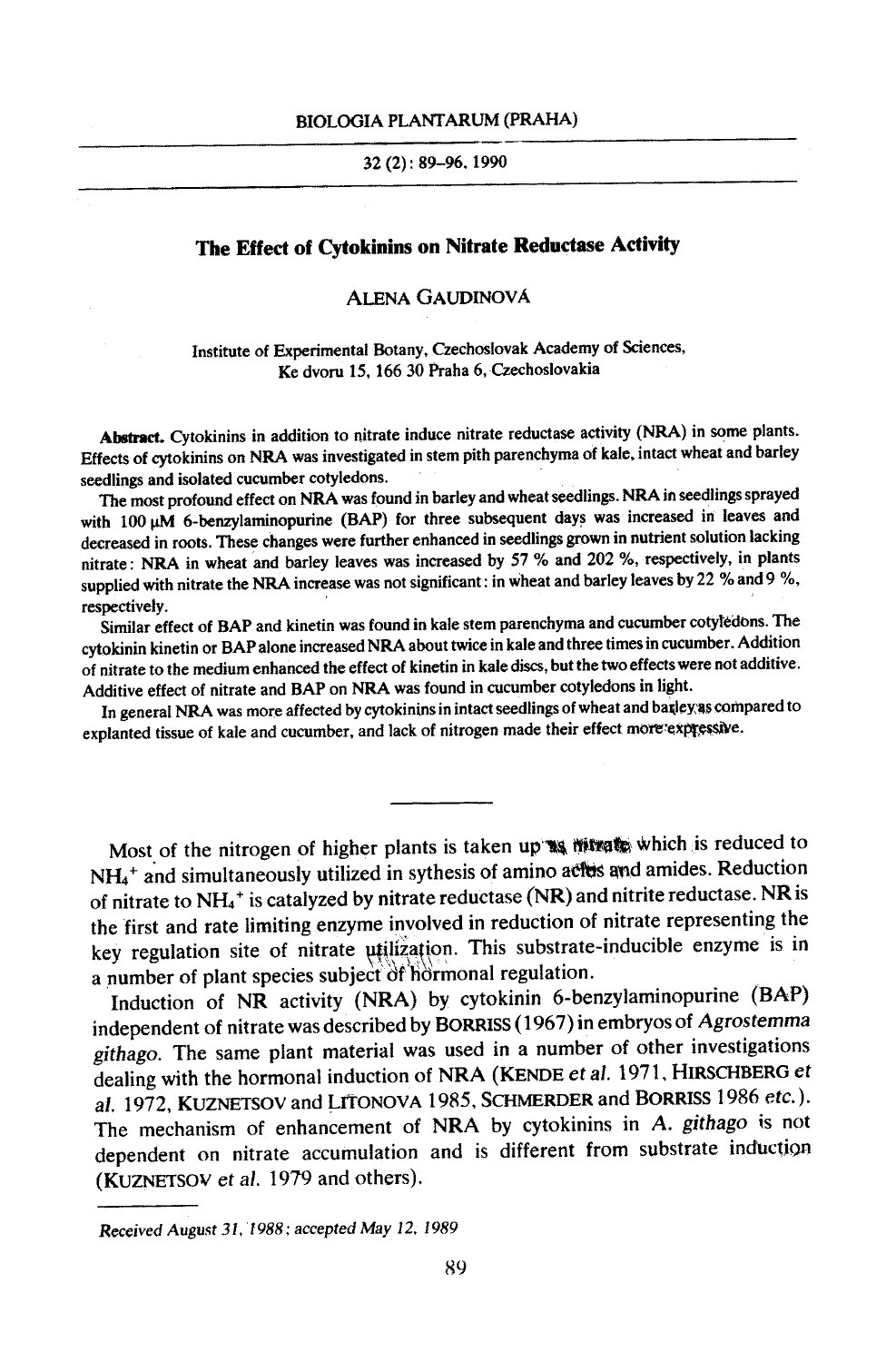### 90 A. GAUDINOVA

Similar effect of plant growth regulators on NR was found in a number of plants. Cytokinins increase NRA in leaves of Oryza *sativa* (GANDHI and NAIK 1974), *Beta vulgaris* and *Chenopodium album* on light independently of the presence of nitrate (GZIK and GONTHER 1984) and in roots of *Phaseolus vulgaris* in absence of nitrate  $(HANISCH$  TEN CATE and BRETELER 1982). On the other hand cytokinins at low concentrations  $(10^{-7} M)$  do not stimulate NRA while at high concentrations  $(10^{-5}$  M) in the presence of nitrate they exhibit inhibition of NRA (HIGGINS *et al.* 1974). Kinetin decreased NRA in isolated roots of *Pisum sativum* (SAHULKA 1972) while the cytokinin-active phenylurea derivatives (KARANOV and PAVLOVA 1976) and BAP (PAVLOV *et al.* 1987) induced NRA in leaves of *Hordeum vulgare.* The increase of NRA in leaves of *Hordeum vulgate* and *Triticum aestivum* after application of kinetin was also reported by KOHL et al. (1975). Cytokinins also induced NRA in isolated cotyledons of *Cucumis sativus* and *Cucurbita pepo* (KNYPL 1973, 1979) and *Trigonella foenum-graecum* (RIJVEN and PARKASH 1971). Increase of NRA in isolated etiolated leaves of *Zea mays* by cytokinins in the presence of nitrate was described by RAO *et al.* (1984).

Cytokinins and gibberellic acid alone and in combination may substitute for light required for induction of NRA in leaves of *Nicotiana rustica.* Changes of NRA during the day and night and the shift in the daily course of NRA from summer to winter type are probably dependent on the ratio of cytokinins and gibberellins (ROTH-BEJERANO and LIPS 1970). Cytokinins also cause a phase-shift of daily peaks of NRA in leaves of *Capsicum annuum* (STEER 1976). However, it is not known if these changes are a result of translocation or synthesis of cytokinins *in situ,*  hydrolysis of cytokinin conjugates or changes of cell membrane permeability. In contrast to *Nicotiana* shoots, the light is required for the induction of NRA in isolated shoots of *Oryza sativa* even in the presence of gibberellic acid and cytokinin (GANDHI and NAIK 1974). The aim of this communication is to compare the effect of cytokinins and nitrate on NRA in different plant materials.

## **MATERIAL AND METHODS**

Changes of NRA were studied using explanted stem pith of *Brassica oleracea* var. *medullosa* TELLG. cv. Krasa, intact seedlings of *Triticum aestivum* cv. Vala and *Hordeum vulgate* cv. Rubin and excised cotyledons of *Cucumis sativus* cv. Palava.

Cylinders 7 mm in diameter were cut off from the stem pith parenchyma of *Brassica* using corkborer and divided into pieces 3 mm high. Sets of six randomly selected explants were placed on 30 ml of medium solidified with 0.8 % (m/v) agar and containing 10 % sucrose ( $m/v$ ). This control medium was supplemented with the following tested substances: nitrate  $(0, 5, 10, 20, 40, 40, 60, 60, 60)$ , kinetin  $(0, 6, 10, 20, 40, 60)$ 5, 10, 20, 30 and 40  $\mu$ M) and nitrate plus kinetin in different concentrations (see Fig. 1). Tissues were cultivated under sterile conditions at 25  $\degree$ C in darkness for two days and then collected for analysis.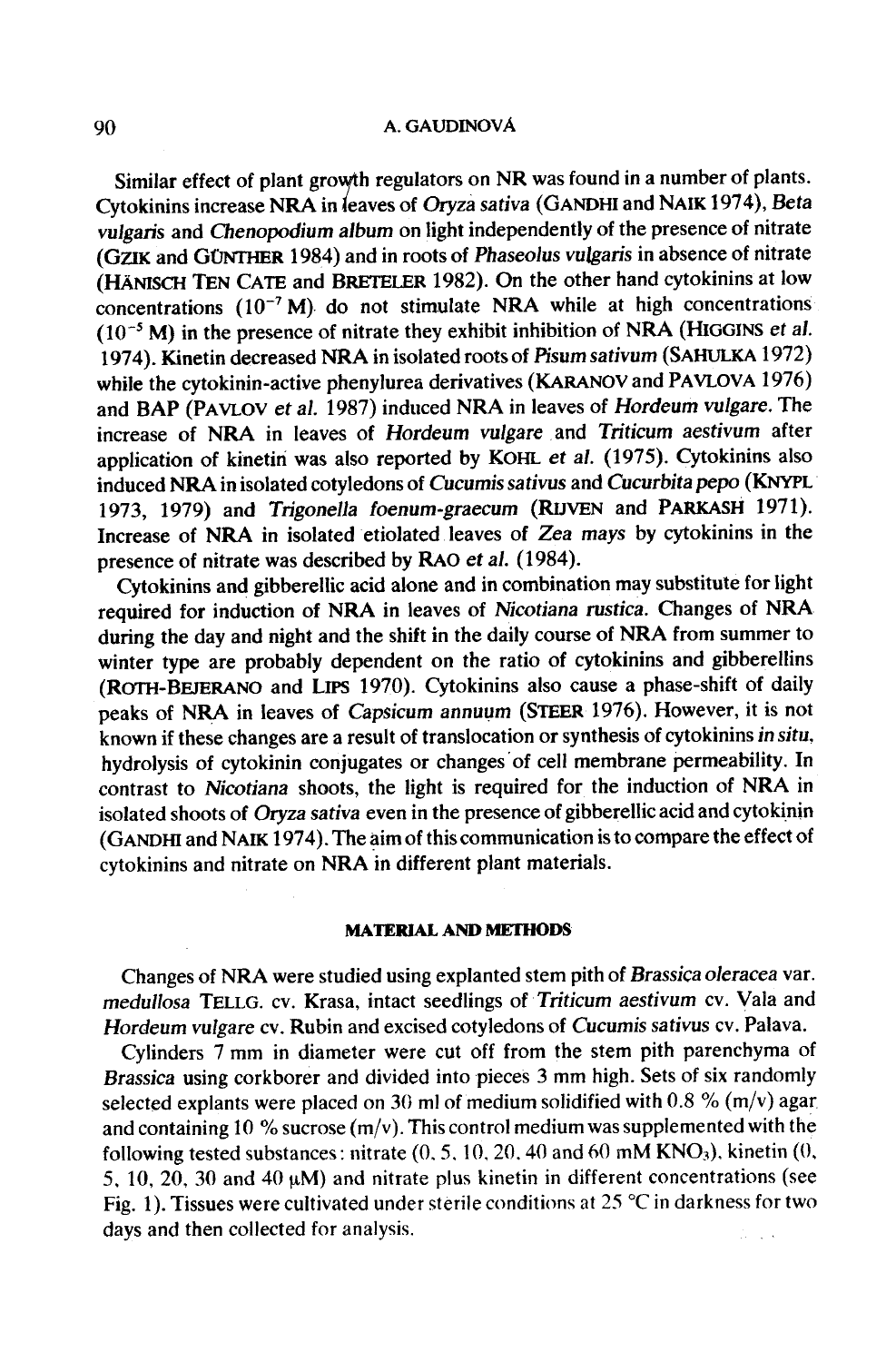**Seeds of** *Triticum aestivum* **and** *Hordeum vulgate* **were germinated in Petri dishes**  on wet filter paper at 25 °C in darkness. Three days old seedlings were transferred **into vermiculite soakad with Hoagland's nutrient solution No. 3 with (+N) or**  without  $(-N)$  nitrogen supplemented with micronutrients according to ARNON (solution A<sub>4</sub>), 5  $\mu$ g Fe<sup>2+</sup> 1<sup>-1</sup> as Fe EDTA and 10  $\mu$ g Mo 1<sup>-1</sup> (ARNON 1938, see LASTUVKA and MINAR 1967). Leaves of plants from the two variants  $(+N \text{ and } -N)$ **were sprayed daily from 3rd to 7th day with 0.2 % Tween 80 (v/v). The seedings**  were grown at  $24-29$  °C at day  $(1\,500\,1x)/$ night period 16 h/8 h.



**Fig. 1. Nitrate reductase activity (NRA) in stem pith explants of kale cultivated on medium containing**  different concentrations of kinetin  $(K)$ , nitrate  $(NO<sub>3</sub><sup>-</sup>)$  and kinetin plus nitrate  $(K + NO<sub>3</sub><sup>-</sup>)$  for two days. Significance of differences at  $P_{0.05}$  and  $P_{0.01}$  are signed a and aa, respectively.

Seeds of *Cucumis sativus* were germinated at 25 °C on wet filter paper. After 6 **days the cotyledons were removed, seedlings were rinsed with sterile distilled water and sets of 10 cotyledons were placed into sterile 12 cm Petri dishes on filter paper**  soaked with distilled water (control) or solution of 100 mM KNO<sub>3</sub>, 100 µM BAP or 100 mM KNO<sub>3</sub> plus 100 µM BAP. NRA was estimated after two days of cotyledon cultivation either under illumination  $(3, 500 \text{ kg})$  or in darkness at  $25 \text{ °C}$ .

Plant material was homogenized at 4 °C in 50 mM Tris-HCl, pH 8.0 (TBS) using tissue : buffer ratio 1:2.5 ( $m/v$ ) for kale explants, 1:4 ( $m/v$ ) for leaves and roots of **wheat and barley (buffer supplemented with 6 mM mercaptoethanol) and I :4 (m/v) for cucumber cotyledons. Homogenates were centrifuged at 14 000 g for 20 min at**   $4^{\circ}$ C.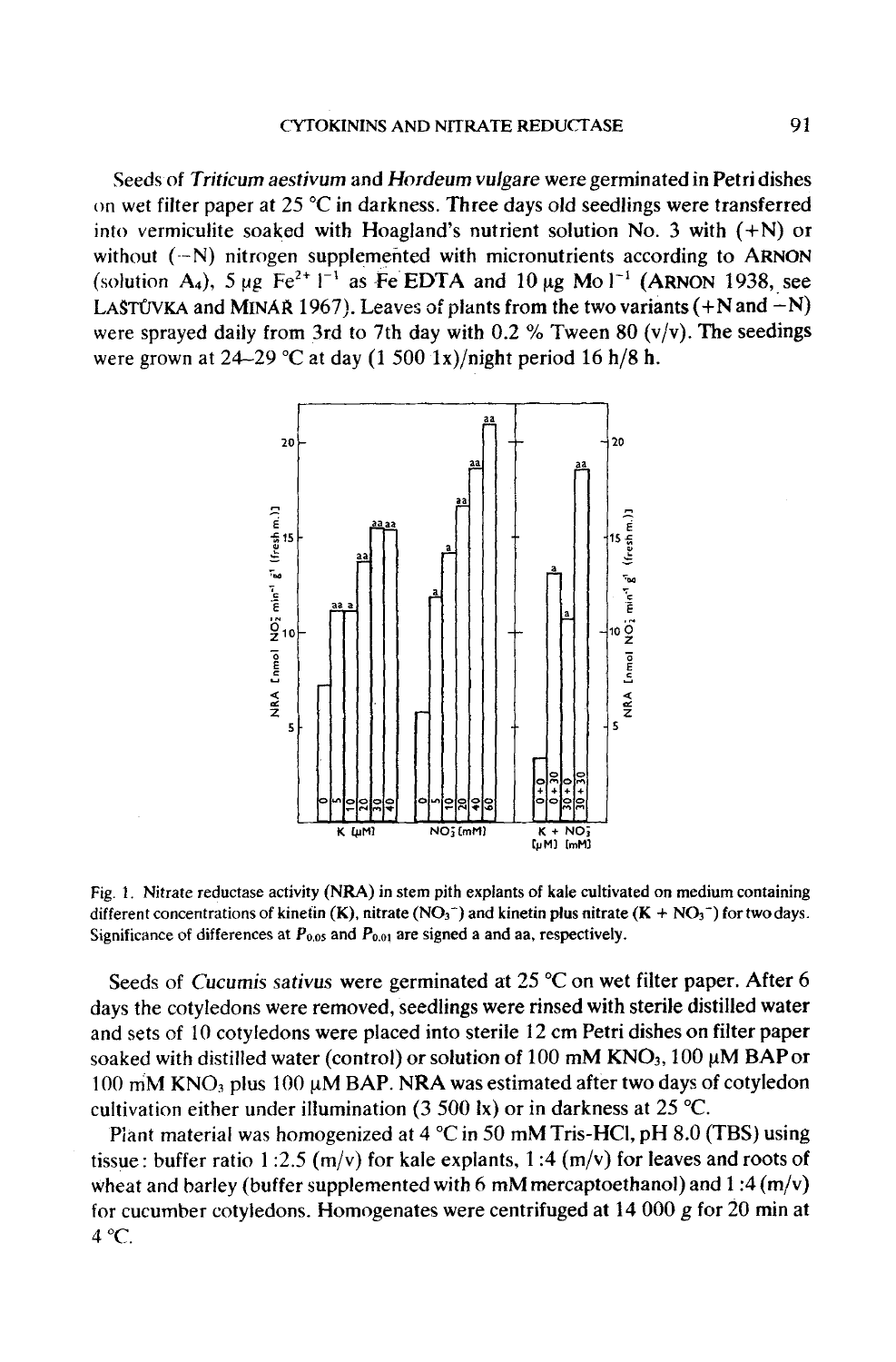#### 92 A. GAUDINOVA

NRA was estimated using *in vitro* method (WRAY and FILNER 1970, GAUDINOvA 1983). The activity is expressed in nmol of nitrite formed after 1 min or 1 h incubation by extract corresponding to g of fresh mass (nmol NO<sub>2</sub><sup>-</sup> h<sup>-1</sup> [or min<sup>-1</sup>]  $g^{-1}$ fresh mass). Experiments were 3 to 4times repeated and the results were evaluated by analysis of variance and  $t$ -test.

#### **RESULTS**

The dependence of NRA on concentration of exogenous kinetin  $(K)$  and nitrate was estimated after two-day exposure of kale explants to the two agents. In contrast to the nitrate this dependence  $\nu$  as not linear in the case of K (Fig. 1). Concentrations  $30~\mu$ M K and  $30~\text{m}$ M nitrate and their combinations were chosen for further experiments. Combined treatment with  $K$  and nitrate exhibited synergistic effect (Fig. 1).

NRA was increased in leaves of intact wheat seedlings after spraying with BAP (Fig. 2A). This increase was higher in plants grown without nitrogen (by 57 %) as compared to seedlings irrigated with nitrate-containing solution (by 22 %). Treatment with BAP decreased NRA in roots. This decrease was greater in plants supplied with nitrogen (by 37 %) as compared with seedlings grown without nitrogen (by 22 %).

Similar increase of NRA after spraying with BAP was found in leaves of intact barley seedlings (Fig. 2B). This increase was even more significant in plants grown without nitrogen (by 202 %) in comparison to nitrate-supplied seedlings (by 9 %). NRA in roots was also decreased after application of *BAP -* more in plants supplied with nitrogen (by 59 %) than in those grown in its absence (by 34 %).

The analysis of variance has shown that some differences (especially in the case of



Fig. 2. Nitrate reductase activity (NRA) in 10-day-old wheat (A) and barley (B) seedlings sprayed daily from 6th to 9th day with 100  $\mu$ M 6-benzylaminopurine in 0.2 % (v/v) Tween 80 (hatched columns) and 0.2% (v/v) Tween 80 alone (open columns). Seedlings were grown in Hoagland's nutrient solution containing  $(+N)$  or lacking  $(-N)$  nitrate. Significance of differences is signed as in Fig. 1.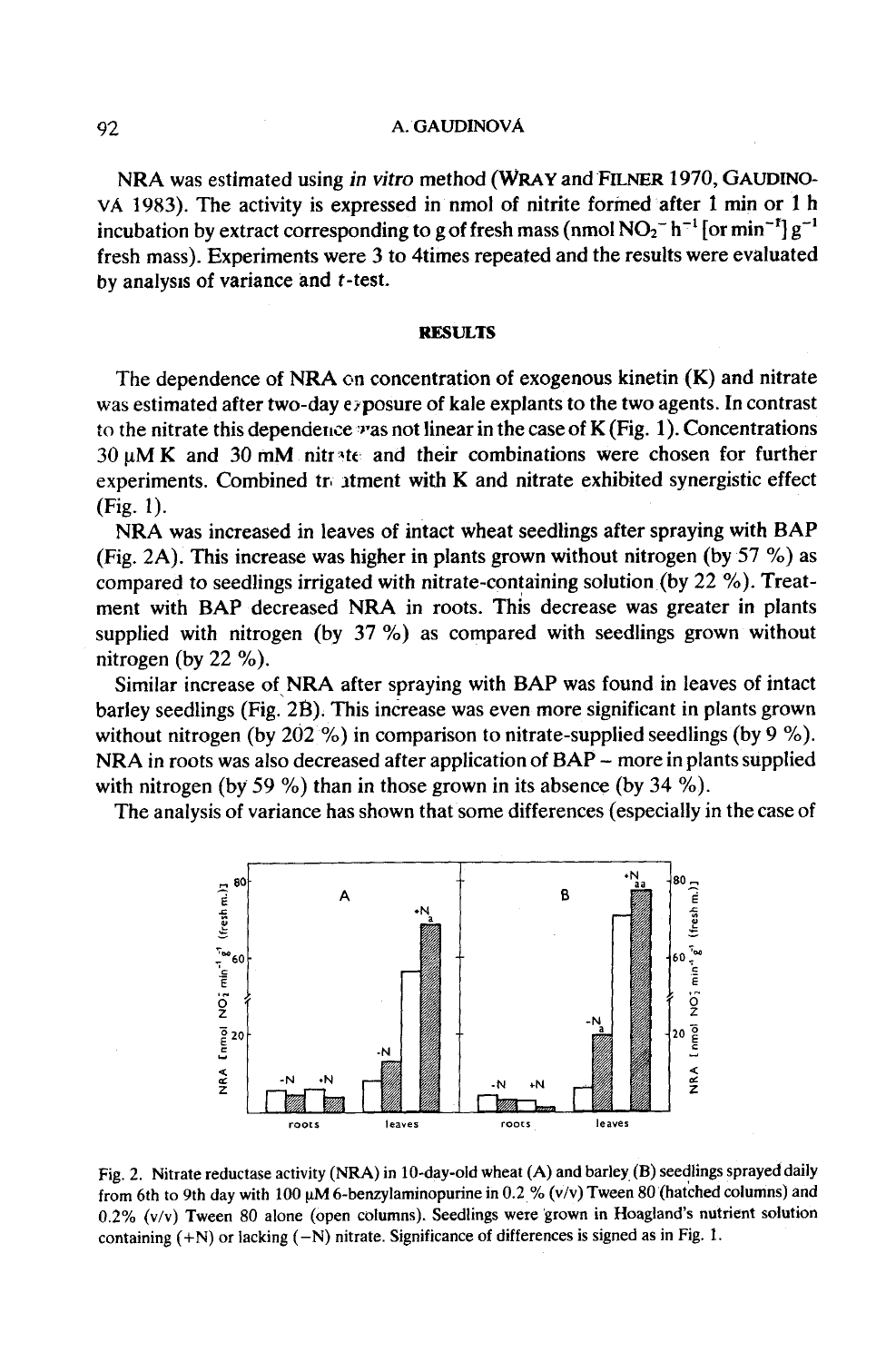

Fig. 3. Nitrate reductase activity (NRA) in excised cucumber cotyledons incubated on filter paper soaked with distilled water (black columns), 100 mM nitrate (open columns), 100 µM 6-benzylaminopurine (obliquely hatched columns) and  $100 \text{ mM}$  nitrate plus  $100 \mu \text{M}$  6-benzylaminopurine (horizontally hatched columns) on light and in dark for two days. NRA is expressed per g of fresh mass (A) and per cotyledon (B). Significance of differences is signed as in Fig. 1.

kale explants) were not statistically significant. However, the general trends were always the same.

### **DISCUSSION**

Cytokinins alone or in combination with substrate increase NRA in many plant species, especially when nitrate-induced NRA is not repressed by  $NH_4^+$ .

NRA was increased after application of cytokinins in stem pith explants of kale, wheat and barley seedlings and excised cucumber cotyledons. The presence<sup>6</sup> of nitrate is sometimes essential for induction of NRA (RA0 *et al.* ! 984). However, in some cases NRA is also induced by cytokinins alone (BORRISS 1967, KUZNETSOV *et*  al. 1979, HÄNISCH TEN CATE and BRETELER 1982, GZIK and GUNTHER 1984). According to some authors increase of NRA by cytokinins is accompanied by accumulation of nitrate (SHARMA and SOPORY 1987) while others have found a moderate decrease of nitrate uptake (RAO *et al.* 1984). Induction of NR synthesis by cytokinins probably does not involve substrate induction of NRA as cytokinin may induce NRA under conditions of a complete nitrate depletion (KUZNETSOV et *al.* 1979).

The present results have shown that light is not neccessary for the induction of NRA by kinetin. However, it increased nitrate-induced NR. Some authors found that light is essential for the induction of NRAby cytokinins in *Nicotiana rustica* and *Trigonella f.-g.* (ROTH-BEJERANO and LIPS 1970, RIJVEN and PARKASH 1971) while others reported that it is without effect in *Beta vulgaris* and *Chenopodium*  album (GZIK and GÜNTHER 1984).

Induction of NRA by kinetin in wheat plants was reported by KOHL *et al.* (1975). According to present results the changes of NRA in wheat seedlings after treatment with BAP, i.e. the increase of NRA in leaves and its decrease in roots (Fig. 2A)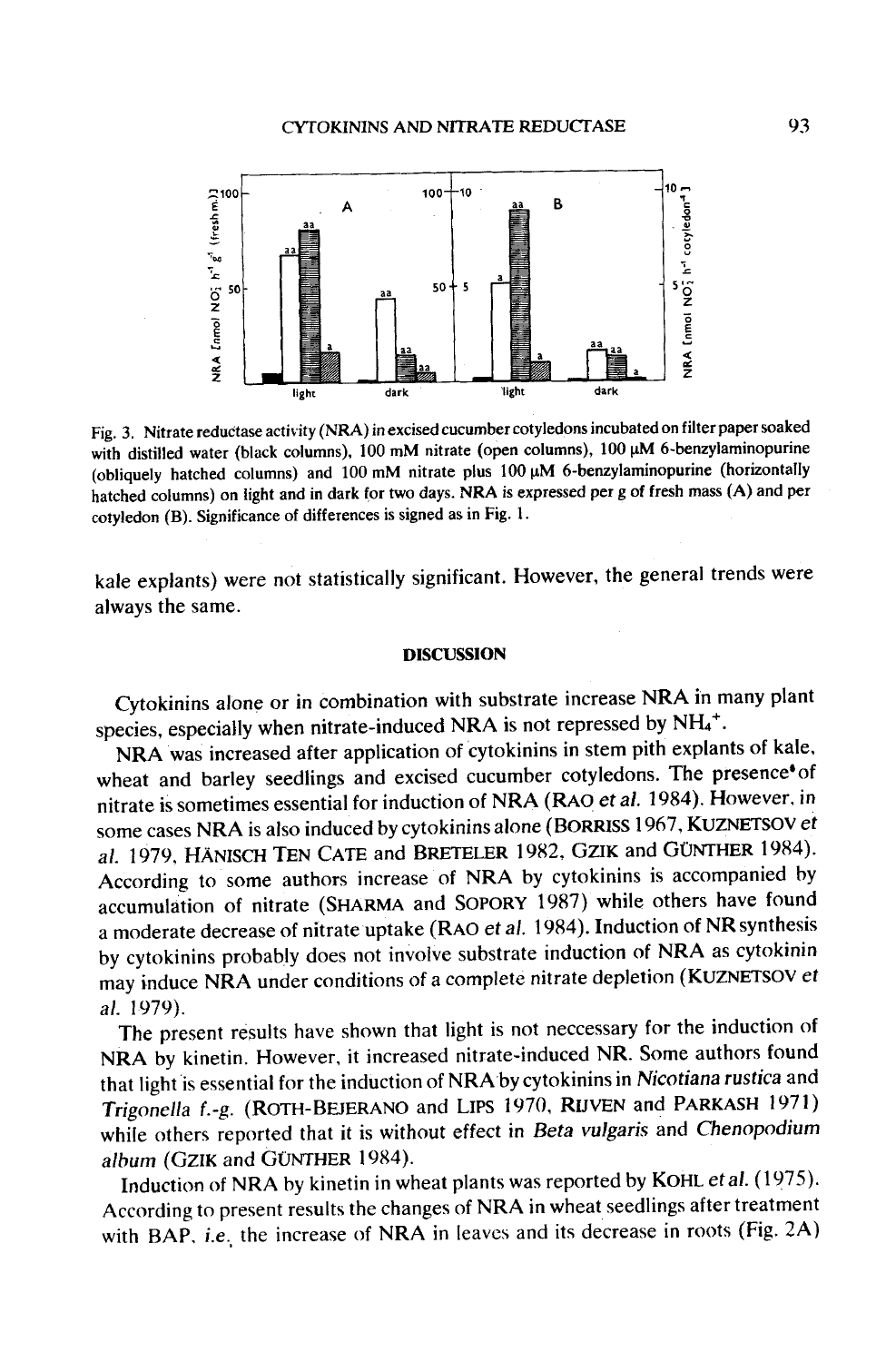## 94 A. GAUDINOVA

correspond to those found in barley (Fig. 2B). Changes of NRA in barley induced by BAP (Fig. 2B) are in agreement with the results of KARANOV and PAVLOVA (1976), KOHL *et ai.* (1975) and especially of PAVLOV *et al.* (1987), who studied the effect of nitrogen nutrition on NRA. Similar results obtained ZHOLOBAK (1986) for pea plants.

Induction of NRA in excised cucumber cotyledons was described by KNYPL (1973, 1979). The induction by BAP was higher in light. The additive effect of nitrate and BAP indicates that cytokinin (BAP) and nitrate induce NRA by different ways (KENDE *et al.* 1971). Increase in NRA in present experiments was higher when calculated per cotyledon than per g fresh mass probably due to the higher rate of cotyledon fresh mass increase as compared to the increase of NRA. Similar differences were also found by KNYPL (1973).

How long lasts the effect of cytokinin on NRA after its application ? Increased NRA in stem pith explants of kale was present for 7 days after'cytokinin treatment (GAUDINOVA 1988), while in embryos of *Agrostemma githago* NRA declined already after 16 to 48 h. However, in *A. githago* NRA is induced only in certain stages of seed development (KUZNETSOV and LITONOVA 1985).

Most publications deal with substrate induction of NR and its regulation. Much less data are available on its hormonal induction. Information so far available indicates that cytokinins and nitrate induce NRA by different ways (KENDE *et al.*  1971, KUZNETSOV *et al.* 1979) and that induced NRA is most probably the same enzyme (DILWORTH and KENDE 1974) and not two different isozymes. According to KUZNETSOV *et al.* (1979) it is possible that there are two different genes for induction of NR, one of which is activated by nitrate while the other by cytokinin. The same authors also speculate about possible tissue specificity assuming that some tissues contain genes regulated by cytokinins while genes in other tissues are regulated by nitrate or that the same single gene is regulated by both agents in each cell. Results presented here about induction of NRA in explanted kale stem pith show that if the two different genes for NR exist they are not tissue specific, at least in kale. The most recent findings indicate that cytokinin induces synthesis of NR apoenzyme which is activated by nitrate (ZHANG *ct al.* 1987).

One way in which plant growth regulators affect plant development is probably their inductive effect on synthesis of enzymes limiting the rate of developmental processes (KUZNETSOV and LrrONOVA 1985). There are indications that relative concentrations of different growth regulators are essential in this process while the concentration of one single hormone or one group of plant hormones is less important (ROTH-BEJERANO and LIPS 1970). Activity of NR and probably of some other key enzymes is regulated by multiple hormonal system. Where cytokinins and nitrate exhibit additive effect on NRA the hormone may also accelerate the substrate induced process.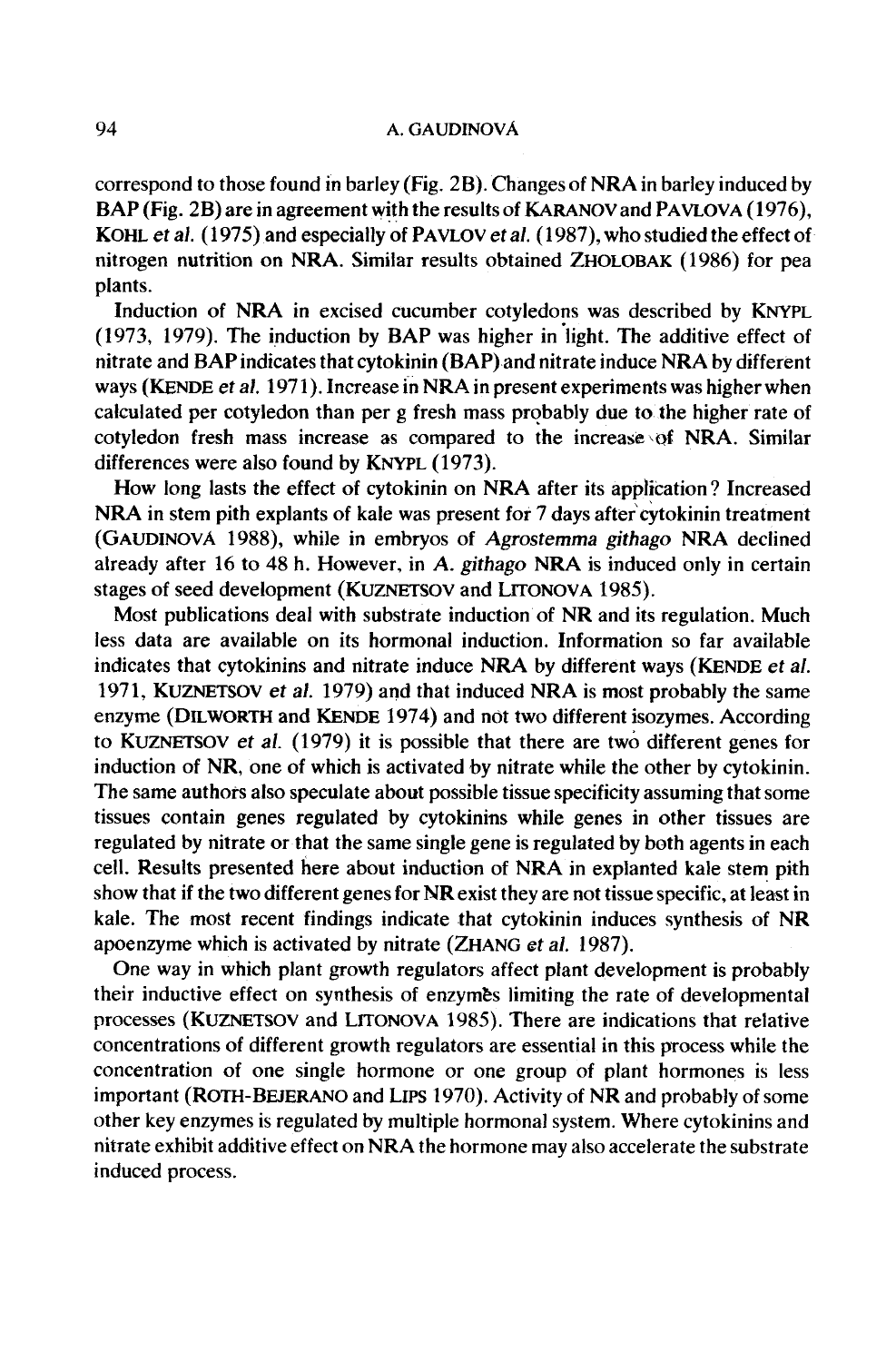#### **REFERENCES**

- BORRISS, H.: Untersuchungen über die Steuerung der Enzymaktivität in pflanzlichen Embryonen durch Cytokinine. - Wiss~Z. Univ. Rostock, math.-naturwiss. R. 16 : 629-639, 1967.
- Dlt.WORTH, M. F., KENDE, H. : Comparative studies on nitrate reductase in *Agrostemmagithago* induced by nitrate and benzyladenine. - Plant Physiol. 54: 821-825, 1974.
- GANDHI, A. P., NAIK, M. S.: Role of roots, hormones and light in the synthesis of nitrate reductase and nitrite reductase in rice seedlings. --EEBS Lett. 40 : 343-345, 1974.
- GAUDINOVA, A.: The effect of  $NO<sub>3</sub>$  and  $NH<sub>4</sub>$  ions on enzymes involved in nitrogen assimilation in Pisum sativum L. -- Biol. Plant. **25** : 440-448, 1983.
- GAUDINOVÁ, A.: Cytokinin effect on nitrate reductase activity. Abstract no. 724 (July 15) of 14th International Congress of Biochemistry, July 10-15, Praha, Czechoslovakia, 1988.
- GZIK, A., GÜNTHER, G.: Influence of cytokinins on nitrate reductase activity in leaves of Beta *vulgaris* (sugar beet) and *Chenopodium album* (goosefoot). - Biochem. Physiol. Pflanzen 179: 295-301, 1984.
- HÄNISCH TEN CATE, C. H., BRETELER, H.: Effect of plant growth regulators on nitrate utilization by roots of nitrogen depleted dwarf bean. - J. exp. Bot. 33 : 37-46, 1982.
- HIGGINS, T. J. V., GOODWIN, P. B., CARR, D. J.: The induction of nitrate reductase in mung bean seedlings.  $-$  Aust. J. Plant Physiol.  $1 : 1-8$ , 1974.
- HIRSCHBERG, K., HÜBNER, G., BORRISS, H.: Cytokinin induced *de novo* synthesis of nitrate reductase in isolated embryos of *Agrostemma githago.,* Pianta 108 : 333-337, 1972.
- solated embryos of Agrostemina ganggo, a rand 2007 opp. 2007, 2012. the inhibition of chlorophyll decomposition and the nitrate reductase activity in leaves of *Hordeum vulgate. -* Biocbem. Physiol. Pflanzen 170 : 479--485, 1976.
- KENDE, H., HAHN, H., KAYS, S. E. "Enhancement of nitrate reductase activity by benzyladenine in *Agrostemma githago. -* Plant PhysioL 48 : 702-706, 1971.
- KNYPL, J. S.: Synergistic induction of nitrate reductase activity by nitrate and benzylaminopurine in detached cucumber cotyledons. - Z. Pflanzenphysiol. 70 : 1-11, 1973.
- KNYPL, J. S.: Hormonal control of nitrate assimilation: Do phytohormones and phytochrome control the activity of nitrate reductase? - In: HEWITT, E. J., CUTTING, C. V. (ed.): Nitrogen Assimilation of Plants. 6th Long Ashton Symp. 1977. Pp. 541-546. Academic Press, London 1979.
- KOHL, J. G., APEL, M., DUDEL, G.: Enzymatic characteristics of developme., phases in primary leaves of cereals with respect to functional relations between nitrate reduction and other metabolic pathways. -Biochem. Physiol. Pflanzen 167 : 501-512, 1975.
- KUZNETSOV, V. V., KUZNETSOV, VI. V., KULAEVA, O. N. : [Effect of nitrate and cytokinin on the activity of nitrate reductase in isolated embryos of *Agrostemma githago.]* In Russ. - Biokhimiya 44 : 684-692, 1979.
- KUZNETSOV, V. V., LITONOVA, G. N.: [Regulation by cytokinin of nitrate assimilation in corn-cockle embryos.] In Russ. - Fiziol. Rast. 32 : 494-500, I985.
- LASTŮVKA, Z., MINAŘ, J. : [Water cultures of higher plants.] In Czech. Folia Fac. Sci. nat. Univ. brun. 8 : 1-83, 1967.
- PAVLOV, A. N., KIRNOS, S. V., MIRONENKO, T. G.: [Nitrate reductase and cytokinin activities in barley plants under varied nitrogen supply.] In Russ. - Setskokhoz. Biol. 2 : 43-45, 1987.
- RAO, L. V. M., DATTA, N., MAHADEVAN, M., GAHA-MUKERJEE, S., SOPORY, S. K. : Influence of cytokinin and phytochrome on nitrate reductase activity in etiolated leaves of maize. - Phytochemistry 23 : 1875-1879, 1984.
- RIJVEN, A. H. G. C., PARKASH, V.: Action of kinetin on cotyledons of fenugreek. Plant Physiol. 47 : 59-64, 1971,
- ROTH-BEJERANO, N., LIPS, S. H.: Seasonal characteristics of the daily fluctuation in nitrate requetase activity. - Physiol. Plant. 23 : 530-535, 1970.